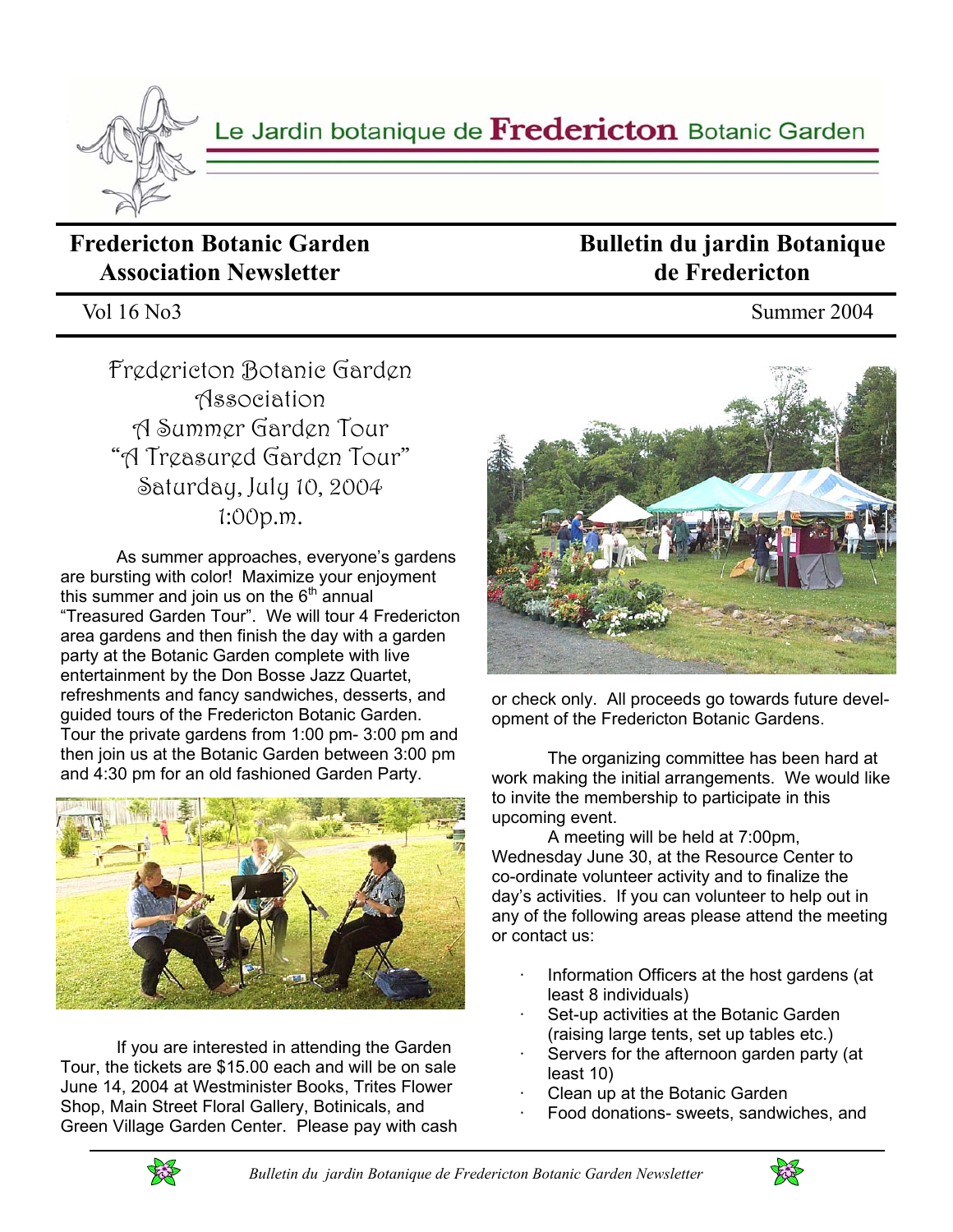- fresh fruit and vegetables
- · Individuals to help in the preparation of the food platters and punch
- · Donations of fresh cut flowers for arrangements

 For all of those helping out on the day of the tour, a pre-tour of the four gardens will take place during the week of July 5, 2004. All those working on the day of the tour will be able to enjoy the "Treasured Gardens" in advance as a special treat at no charge.

 Please attend the next meeting or call Andrew at 450-3388 to register as a "Garden Party Volunteer". Everyone on the registered list will be invited to the pre-tour as a special thank-you.

 You may contact Andrew Lawson at 450-3388 or alawson@greenvillage.net if you require additional information or wish to help out.

### **Thank you for your continued support.**

Andrew Lawson Committee Chair

## 2004 Plant Sale and Raffle a Success

Thanks to the help of the membership and the generous support from local, regional and national business our Spring Plant Sale and Raffle was another great success! The final figures are not in yet, but we are anticipating net profit of approximately \$14,000. The weather again this year was cold and cloudy, but we were blessed with a large number of regular customers fro whom the Sale has become a yearly, not to miss, event. We were delighted with the number of out of town visitors as well as the number of locals. Your co-chairs Bill Hall and Bill Seabrook would like to thank most sincerely all the volunteers who donated so generously of their time. In particular we would like to recognize Miriam Sifton who ran the raffle and Jim Nicholson and his crew who took care of the potting up of the plants. Thanks to all!

 Peonies have been late this year, but they put on a wonderful show anyway.

 The Canadian Peony Society held their 7th Annual Peony Show at Rideau Hall in Ottawa as guests of Hon. Adrienne Clarkson, Governor General of Canada on Saturday June 19. It was be a magnificent



display of several species of peony, including the fernleaf peony, herbaceous peonies and tree peonies.

 The Canadian Peony Society publishes an informative Newsletter and holds root and seed exchanges and sales every year. Several nurseries specialise in peonies and one of the best is La Pivoinerie D'Aoust in Hudson Heights, Quebec (www.paeonia.com).

 Peonies should be divided and transplanted in the fall when the foliage has died down and the new buds are dormant.

 Did you know that Dr William Saunders, the developer of "Marquis" wheat was the father of Percy Saunders, a peony breeder. One of Percy Saunders' introductions, "Montezuma", has a beautiful single red flower with a yellow centre and blooms happily in my garden in Fredericton.

 A new book published by Timber Press (www. timberpress.com) is a great addition to our knowledge of this hary plant and is getting raw reviews from Europe to Australia:

 Allan Rogers. 2004. Peonies. Timber Press. \$24.95 US.

 This fall, why not plant some new peonies in your garden and enjoy this tough, hardy plant. Peonies like full sun and require little fertilizing or after-care. They will reward you with a wonderful fragrant show in June next year.

Jane Seabrook

Welcome new members

Ann Dunn Bonnie Roddy Catharine Sharp Donna Leggatt Gail Allaby Jill Bateman Julie Audette Madeleine Ly Margaret Wicken Marjorie Chalifour Michelle Lafrance Sandra Byers Philip & Melanie Duchastel Yolande Gagnon Jill Fletcher John Argall Marie Claire Pitre



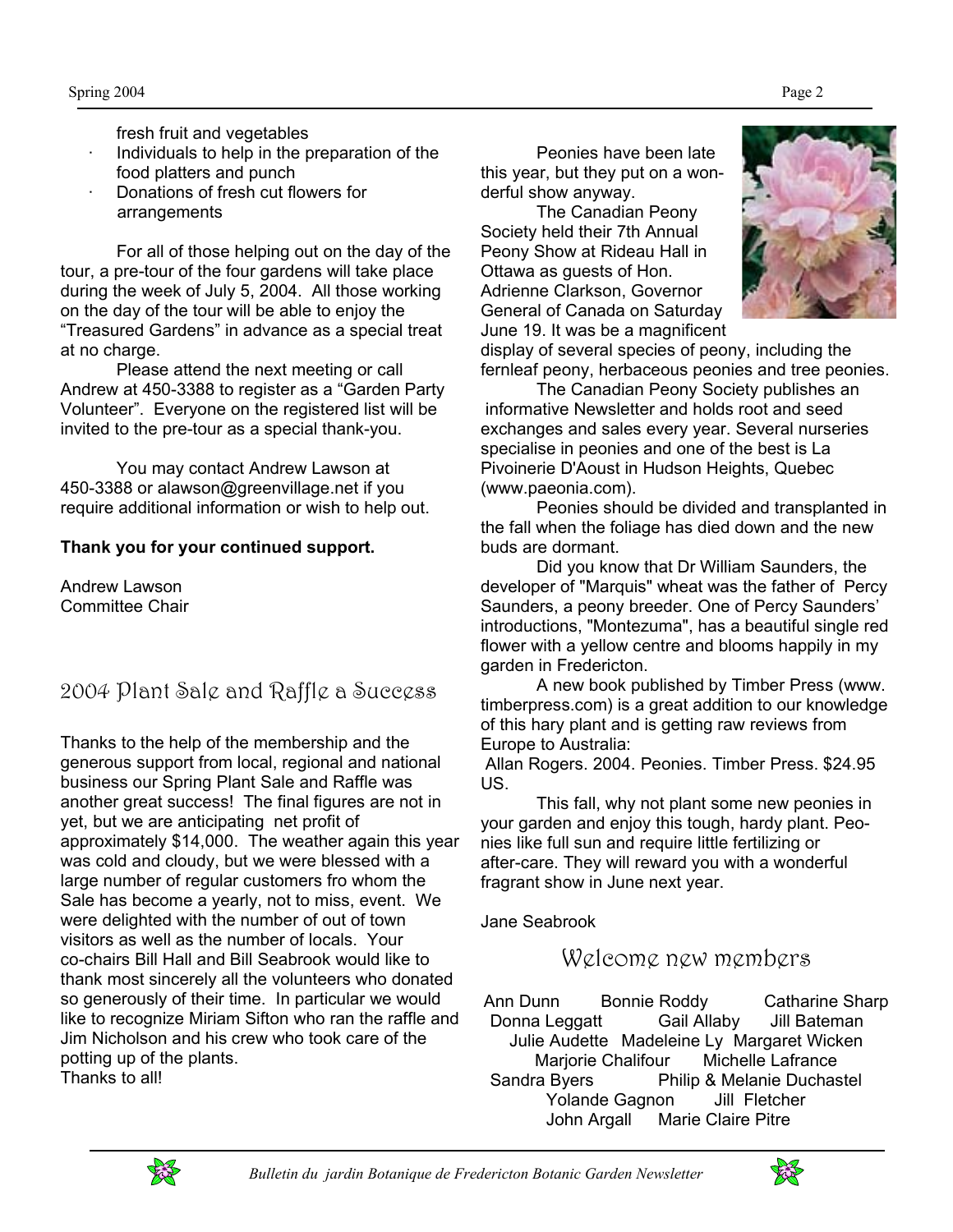# Notes from the FBGA Membership Committee:

 We would like to extend a hearty welcome to the eight new members (in addition to twenty seven renewing members!) who joined (or rejoined) the Association during the Plant Sale. Thank you all for your support - it is much appreciated. The raffle prize for a new member , a basket filled with items of appeal to a gardener, was won by Gail Allaby, and the raffle prize for a renewing member, a second filled basket, was won by long time member Jim Nicholson.

 Congratulations to both! We hope that the new members will take full advantage of the many benefits of membership in FBGA (listed elsewhere in this Newsletter - and including a new outlet offering 10%

discount - Kent's Building Supplies' garden centre). Many membership forms were handed out (along with the map of the layout of the Plant Sale), and we hope we can welcome more new members as a result over the coming weeks as the forms are mailed in. If you have recently received a renewal reminder in the mail, please do not forget to send it in right away, or if your prefer, you could renew at the Treasured Garden tour.

 New this year at the Plant Sale was a small gift Boutique area. For those who did not see it in the Membership area at the Plant Sale, the items will be displayed again in the Entrance Garden during the Treasured Garden Tour's Garden Party, and at other events in future.

Be sure to visit us!!!

CUT OUT THE TOP PORTION AND INCLUDE IT IN THE BIRTHDAY CARD; SEND THE BOTTOM PORTION TO FBGA Découpez la partie supérieure et l'adjoindre à la carte de fête; postez la partie inférieure à l'Association du jardin botanique de